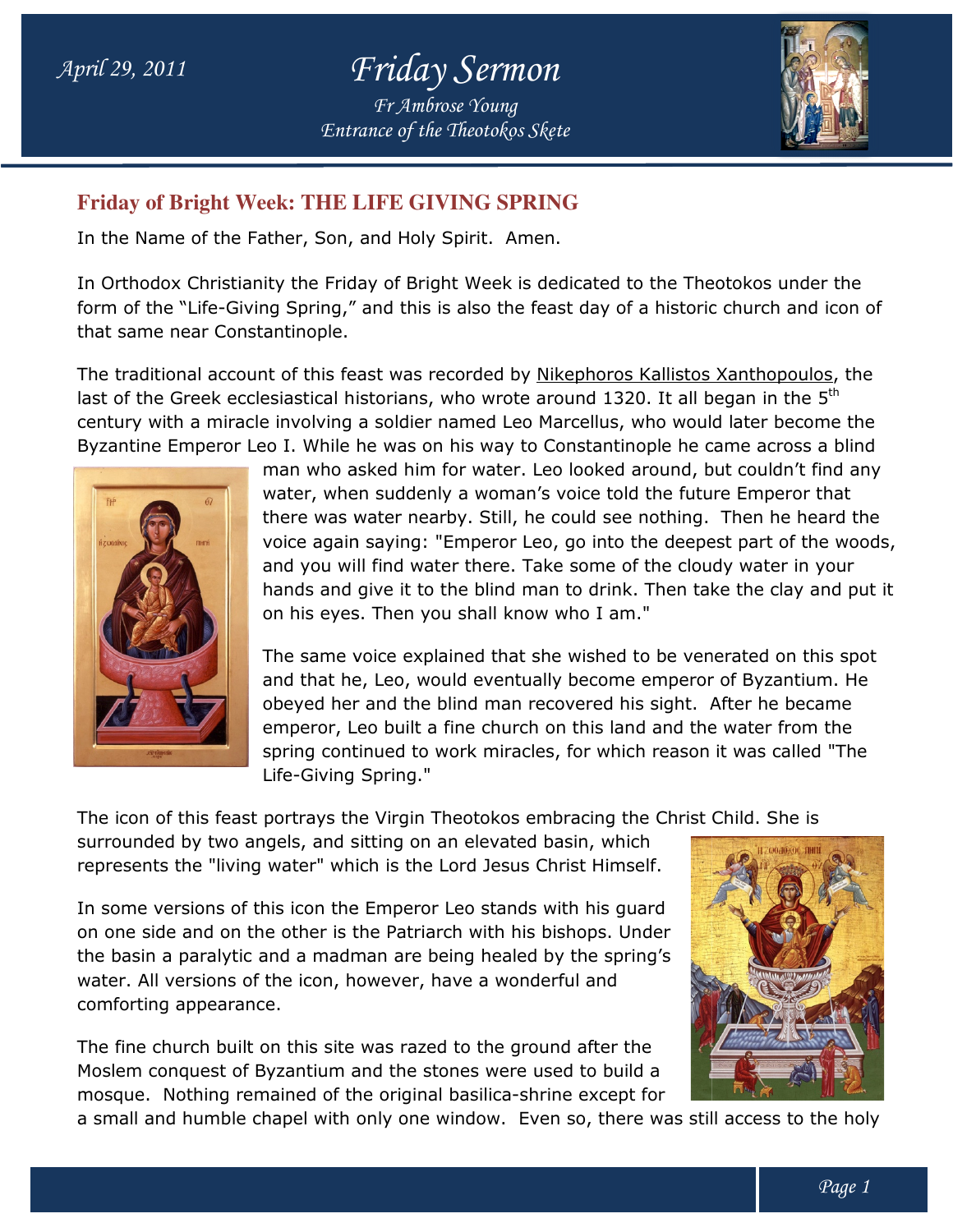## April 29, 2011 Friday Sermon Entrance of the Theotokos Skete Fr Ambrose Young



spring, down 25 steps, and miracles continued. But in 1821 even that little remnant of the once great shrine was destroyed when the Greeks rose up against their oppressors, the Ottoman Moslems. The spring was filled in and disappeared completely. once great shrine was destroyed when the Greeks rose up against their oppressors, the<br>Ottoman Moslems. The spring was filled in and disappeared completely.<br>But then, in 1833, during the more lenient days of reign of Sultan

asked for permission to rebuild the chapel and this was granted. They excavated and found asked for permission to rebuild the chapel and this was granted. They excavated and foun<br>the old foundations and spring and reconstructed a new church upon. The Sultan allowed them to build a much larger and more elaborate temple, which was consecrated by Patriarch Constantine II together with 12 other bishops and many priests and deacons, as well as a



The Life Giving spring today in the crypt of the Church of Blachernae outside Istanbul

huge crowd of believers. And thus it remained until, sadly, September 6, 1955, when it was again destroyed by the Moslems. It has since been once again restored, but unfortunately not to its former splendor sadly, September 6, 1955, when it was again<br>destroyed by the Moslems. It has since been once<br>again restored, but unfortunately not to its former<br>splendor<br>The fountain is there, from which water is flowing, and

above it the beautiful and mystical icon of the Lifegiving Spring. Let me now say a few words about holy icons.

St. Paul teaches us that "Christ is the icon [or 'image'] of the invisible God." In other words, Christ is the

of the invisible God." In other words, Christ is the<br>image of the Father because He manifests or reveals the Father to us. And this is the underlying idea of an icon:<br>it reveals or manifests something hidden and it reveals or manifests something hidden and

supernatural. It is not a portrait or a "picture."

It is in this precise and exact sense that we must understand the theology of the image in It is in this precise and exact sense that we must understand the theology of the image in<br>Orthodoxy. An icon is not an aid to devotion, contrary to what many western Christians and uninformed Orthodox in the west believe. In our tradition an icon does not exist in order to help the imagination or bring to mind certain holy people or ideas. Yes, it is definitely helpful for prayers, but Metropolitan Seraphim explained the role of the icon in this way: g spring today in the crypt of the<br>
integre of the ration cases the manufests of reverses on the Bachernae outside Istanbul<br>
in the veals or manifests something hidden and<br>
al. It is not a portrait or a "picture."<br>
in trov In our tradition an icon does not exist in order<br>ain holy people or ideas. Yes, it is definitely hel<br>plained the role of the icon in this way:<br>or that of the Mother of God, stand as if you wer<br>fore the Blessed Virgin Mary.

"If you stand before the Redeemer's icon or that of the Mother of God, stand as if you were "If you stand before the Redeemer's icon or that of the Mother of God, stand as if you were<br>before the Lord Jesus Christ Himself or before the Blessed Virgin Mary. Keep your intelligence without any representation, for there is a great difference between standing before the Lord in His very presence and representing Him to the imagination. In the latter case, attention is not given to prayer directly, but is held by traditional impressions which only skim the surface of our consciousness."